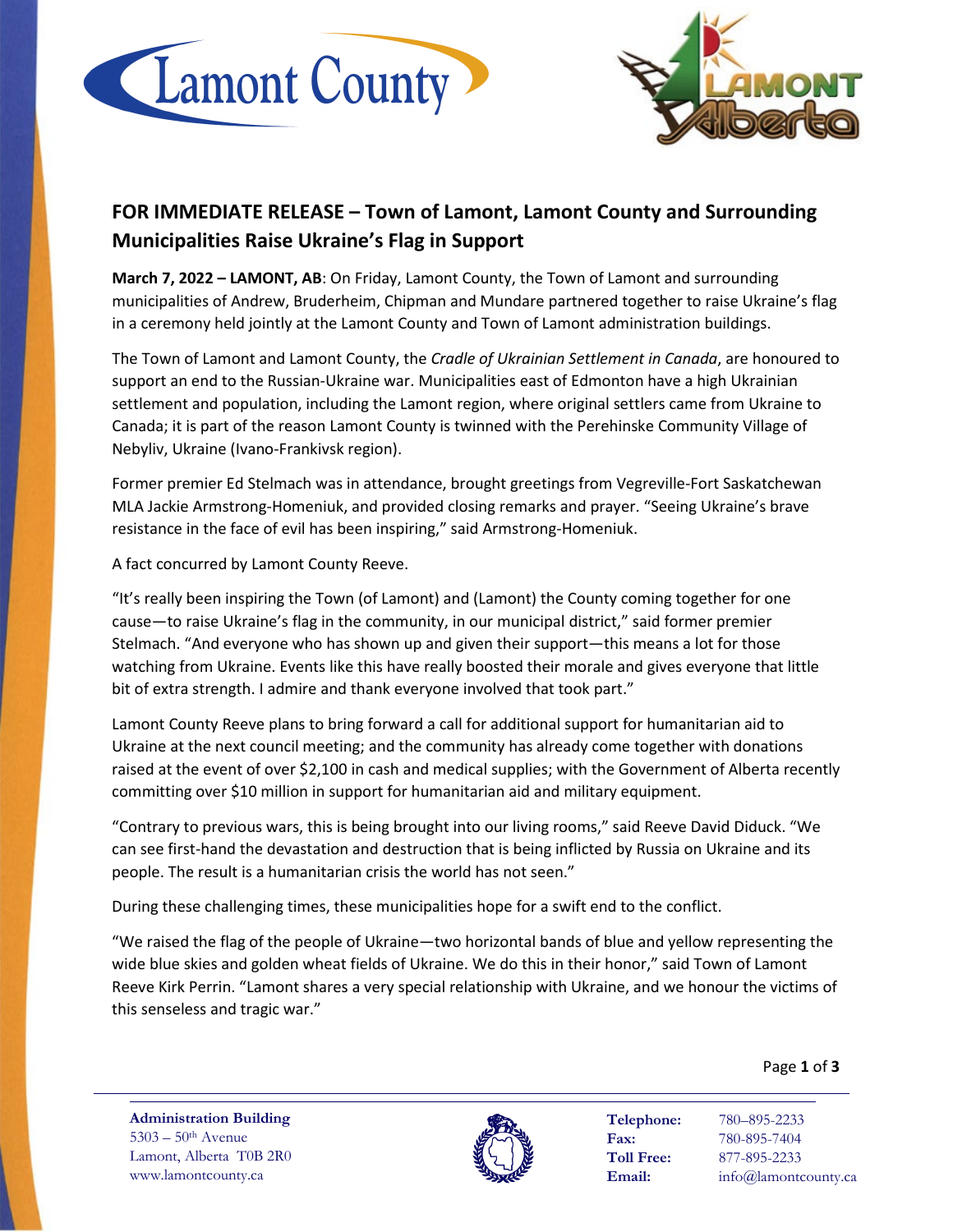A link to the livestream is posted on the Town of Lamont Facebook page, and photos from the event are available on Lamont County and the Town of Lamont's social media [\(https://www.facebook.com/LamontCounty/posts/256876036636286\)](https://www.facebook.com/LamontCounty/posts/256876036636286).

#StandWithUkraine

-30-

[Photos Attached – enclosure]

**Media inquiries can be directed to:** Jay Zaal Communications Coordinator 780-895-2233 Ext. 222 jay.z@lamontcounty.ca [www.lamontcounty.ca/news](http://www.lamontcounty.ca/news)

Page **2** of **3**

**Administration Building**  $5303 - 50$ <sup>th</sup> Avenue Lamont, Alberta T0B 2R0 www.lamontcounty.ca



**Telephone:** 780–895-2233 **Fax:** 780-895-7404<br> **Toll Free:** 877-895-2233 **Toll Free:** 877-895-2233 **Email:** info@lamontcounty.ca